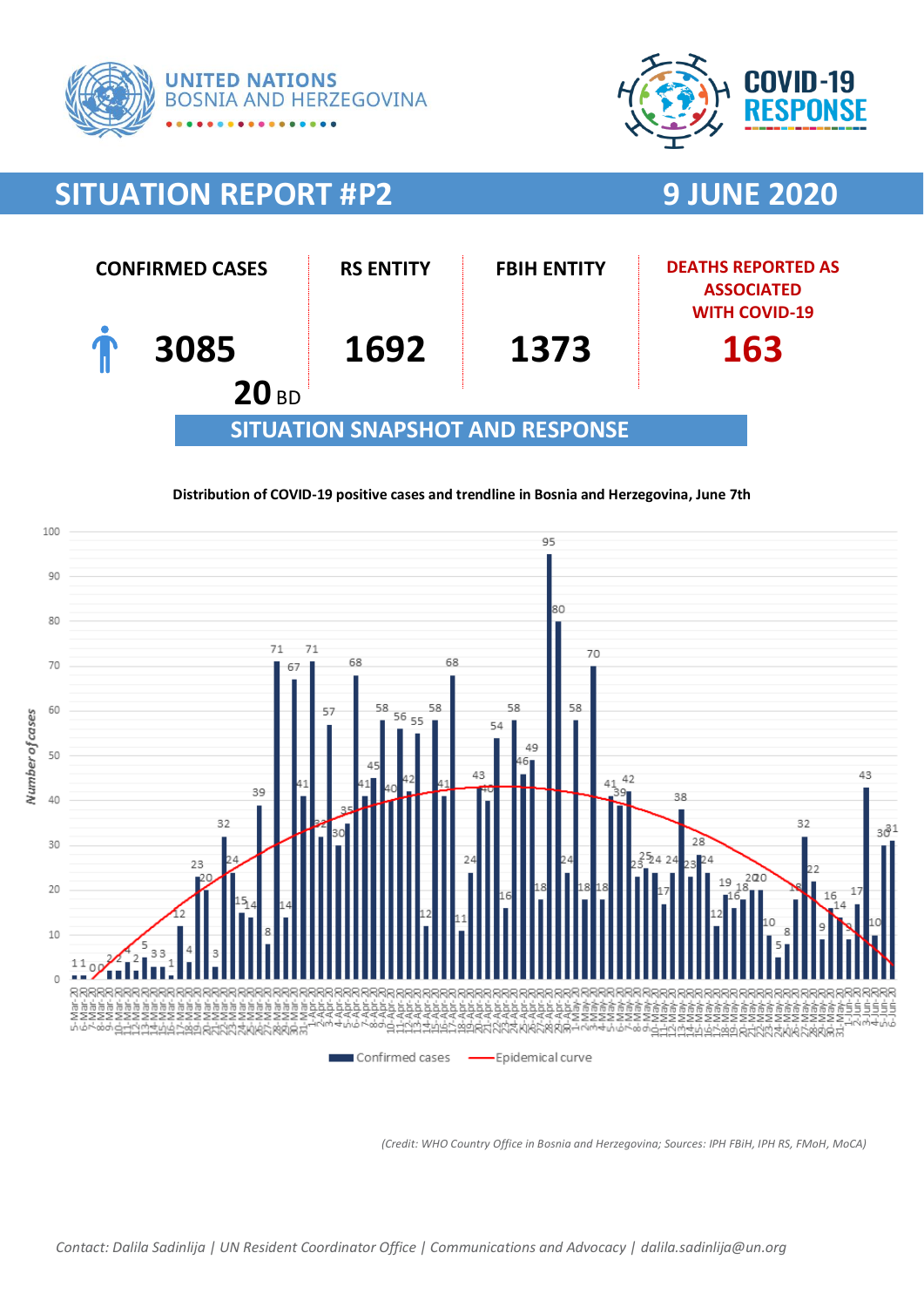



## **SITUATION OVERVIEW**

The BiH Council of Ministers decision on State of Natural or Other Disaster (BiH's equivalent of "State of Emergency") remains in place. At the entity levels, however, the previously declared State of Emergency in the RS was terminated on 20 May, and the State of Natural Disaster in FBiH was, likewise, lifted on 29 May. Both the RS and the Federation entities now allow movement of all population categories with a mandatory requirement that everyone wear face masks in enclosed spaces/areas. Curfews have been lifted across the entire territory of BiH. BiH citizens entering into the country no longer need to observe self-isolation, while foreign citizens entering the country on business need to show a letter of invitation from a legal body/institution which is engaging that person, as well as certificate reflecting a negative COVID-19 test result that is not older than 48hours. Borders are open for citizens of Croatia, Montenegro and Serbia as of 1 June and air travel is allowed to resume. The repatriation of BiH citizens and foreign citizens in BiH is allowed with respect to the protocols currently in place.

The BiH Council of Ministers held the first meeting of the Group for the Socio-Economic Response and finalized the remaining details around the organization of the Group's work. In the RS Entity, the Minister of Finances confirmed that 120 million BAM are planned to cover 3 months worth of taxes, contributions, minimal salaries and to contribute to those companies which worked during the pandemics but saw a decrease in income. In the FBiH Entity around 175,000 workers applied for contributions under the FBiH's so-called "Corona Law". Contributions will be issued for all companies whose income dropped by 20% or more during the pandemic. The FBiH Law remains in force until the end of July. Prosecution Offices in both entities continue to investigate reported misconduct around public procurement processes, including the mobile hospital case in the RS, and the 100 respirators case in FBiH. There are reports of increased pressure towards prosecution offices (including HJPC) and journalists covering the investigations.

The epidemiological curve is currently stable across the entire BiH, with numbers of recovered patients increasing (reported as 2050 on 9/06 at 16:00 hrs), however localized clusters have been appearing and raising the overall numbers of new cases, most notably in Tuzla Canton, Tesanj and Modrica. The line health authorities reported a total of 155 cases of death related to Covid-19 induced complications since the first case was reported in BiH.



#### **Distribution of COVID-19 confirmed cases in Bosnia and Herzegovina, June 7 th**

*Contact: Dalila Sadinlija | UN Resident Coordinator Office | Communications and Advocacy | dalila.sadinlija@un.org*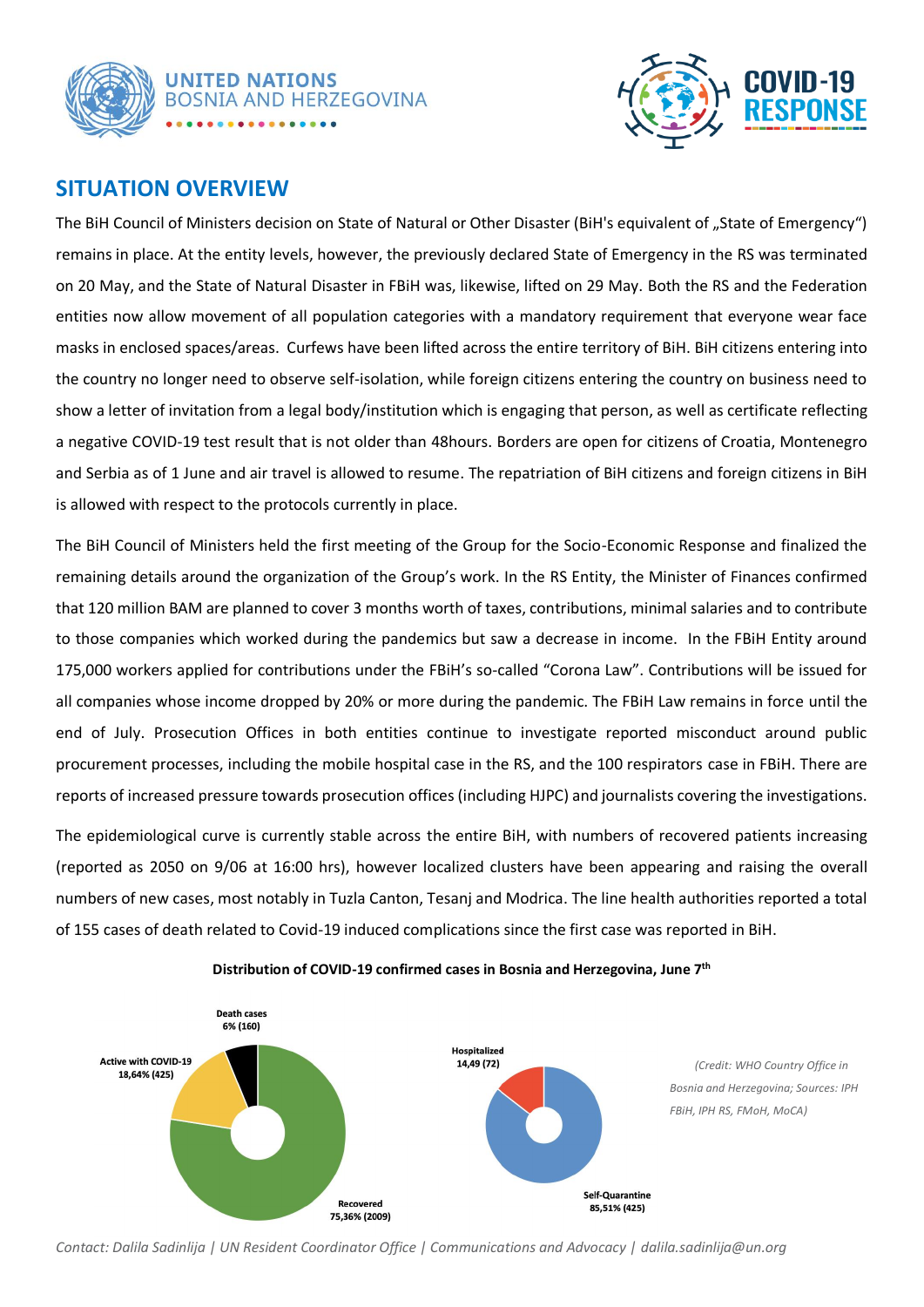



#### 2800 2600 2400 2200 2000 **8585858586**<br> **858561600**<br> **85861400**<br> **8581200** 1800 1000 800 600 400 200  $\mathbb O$ 000000000000000 0000999999 فققققة <u>assisisis</u> 加油冷冷的冷冷 Confirmed cases  $\longrightarrow$  Dead - Recovered Active cases

**Overview of ongoing COVID-19 epidemic situation in Bosnia and Herzegovina, June 7 th**



**Total number of tests performed by the entities and Brcko District of Bosnia and Herzegovina, June 7 th**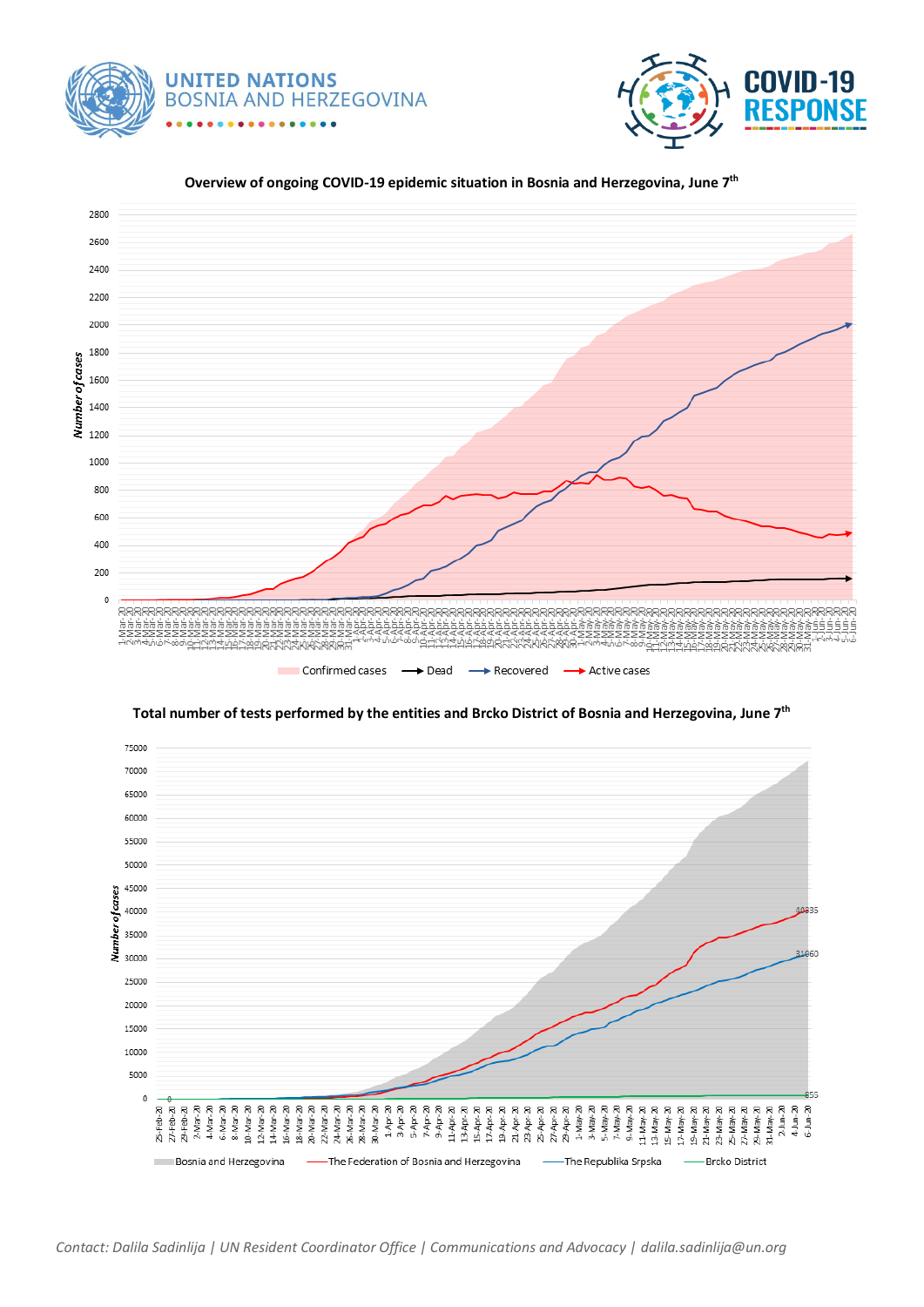





#### **Daily tests performed and share of tests that were positive in Bosnia and Herzegovina, June 7th**

*(Credit: WHO Country Office in Bosnia and Herzegovina; Sources: IPH FBiH, IPH RS, FMoH, MoCA)*

# **UN SUPPORT IN RESPONSE – LATEST**

Distribution of vital medical supplies and equipment continues as part of the UNDP-led purchase and delivery of planned 2.9 million items financed by the European Union, Governments of Norway, Switzerland and the institutions in Bosnia and Herzegovina. To date 2.1 million items of medical supplies and equipment have been delivered to health institutions countrywide, including the ventilators, personal protective equipment (PPE), COVID tests, ECG and X-Ray

machines. Online discussion on the Impact of the Pandemic on Political Engagement of Women in BiH was organized on 04 June, as third in a series of discussions aiming to place focus on the impact of Covid-19 and to reaffirm female leadership at the time of crisis. Weekly online discussions are organized within the "Women in Elections" project financed by the Government of Sweden.

IT Girls initiative completed implementation of its online programme called #ITGirlsGoOnline, offering free webinars every Wednesday and Saturday, with content designed to empower girls and young women.



**14 webinars presenting the narratives of distinguished female ICT specialists in BiH delivered by IT Girls Initiative over the course of last 6 weeks, directly to:**

### **301**

**workshop participants**

### **16 062**

**people on social media (Facebook, Instagram, Twitter)**

*Source: UNICEF*